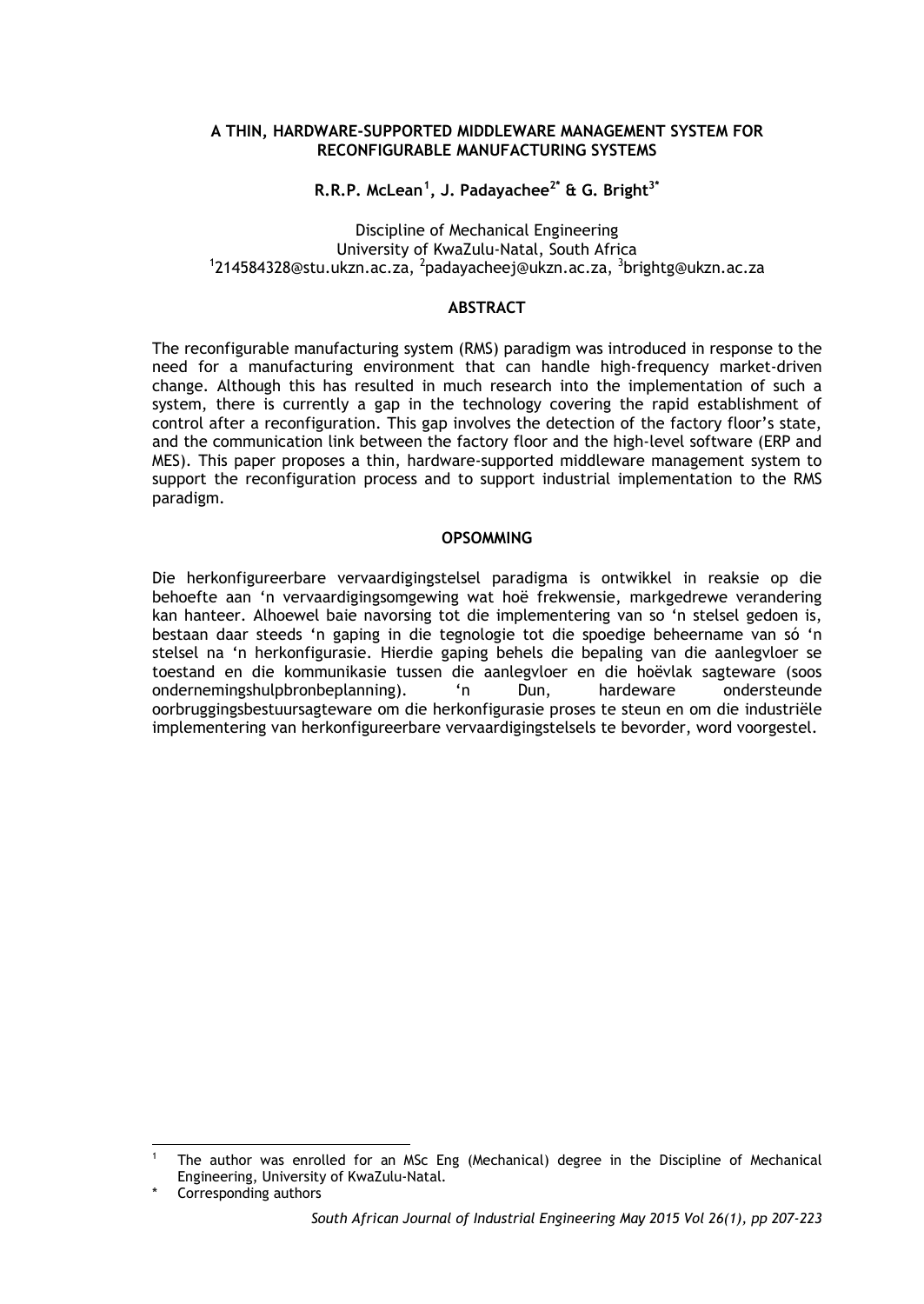## **1 INTRODUCTION TO THE RECONFIGURABLE MANUFACTURING SYSTEM (RMS) PARADIGM**

The frequency and unpredictability of changes in modern industry requires a manufacturing system capable of a rapid response to change [1-3]. This market-driven necessity has led to a shift in the focus of manufacturing research towards the responsiveness of systems. Research into Reconfigurable Manufacturing Systems (RMSs) has been underway since 1999, when the notion was introduced by Koren et al. [3] at the University of Michigan. This research was driven by the need for production systems that are able to evolve economically according to changes in markets and products [1-5]. The paper of Koren et al. [3] has been the basis for the RMS paradigm and for what are seen as its five essential characteristics: 'modularity', 'integrability', 'diagnosability', 'convertibility', and 'customisation'. Other authors have since elaborated on these characteristics [6,7]. A sixth characteristic has since been defined: 'scalability' [4,5,8]. RMS aims for a system that can respond to new market needs rapidly, economically, efficiently, and effectively. This design for reconfigurability is the central concept of RMS, and it makes RMS an economically attractive system for high variety and mass customisation manufacturing (MCM) [1].

The literature contains explanations of the six key characteristics of the RMS paradigm for a high level of reconfigurability [3,5-7]. 'Modularity' in an RMS is the requirement that important components of the system are modular in design and that they are changed and replaced seamlessly, allowing for the configuration of the RMS to be changed quickly and efficiently. 'Integrability' is important because it means that the RMS can adopt new technology and integrate the new technology with older hardware and software in the RMS, aiding the system's ability to be updated and added to without major interruption. Detecting problems in the quality of the output product and in the reliability of the RMS is vital for quick ramp-up times, and it covers the 'diagnosability' characteristic. 'Convertibility' is required for a rapid change-over between products already being manufactured, and enables the timely and efficient adoption of new products into the RMS. 'Customisation' in an RMS means that the flexibility of the RMS (in both hardware and software) should only extend to a particular product family or families. This prevents the RMS from being over-capable and thus reduces the cost of the system. 'Scalability' stems from the requirement that an RMS handle market uncertainty and fluctuations in demand, while maintaining a low cost. These key attributes allow an RMS, among other things, to produce product variants, adapt to volume changes, handle product uncertainty and complexity, adopt new technology, and shorten delivery time in changing markets – all while maintaining a low cost [3,8]. The need to handle these changes and demands is the driving force behind reconfiguration. RMSs must produce a varied set of products in order to seize a lucrative gap in the marketplace [3,9].

Reconfigurable machine tools (RMTs) are an essential component of RMSs; they aim to combine the best attributes of the dedicated machine tool (DMT), which is used in most high-volume manufacturing, with the computer numerical control (CNC) machine, which is used in lower-volume industries [10,11]. The RMT aims to have the ability to produce some finite subset of parts or operations within a family [11] while maintaining the ability to produce high volumes. RMTs provide this functionality by allowing software and hardware modules to be interchanged or shifted to a different position, which in turn provides broader functionality. For the purpose of this paper, the combination machine configurations and their positions on the level of the factory floor are referred to as the 'factory state' or 'RMS state'.

### **2 RECONFIGURATION IN THE RMS PARADIGM**

There are many reasons for an RMS to evolve its configuration. These changes are mostly market-driven, with new competition and new products forcing very frequent production changes. An RMS should handle market changes with a rapid and cost-effective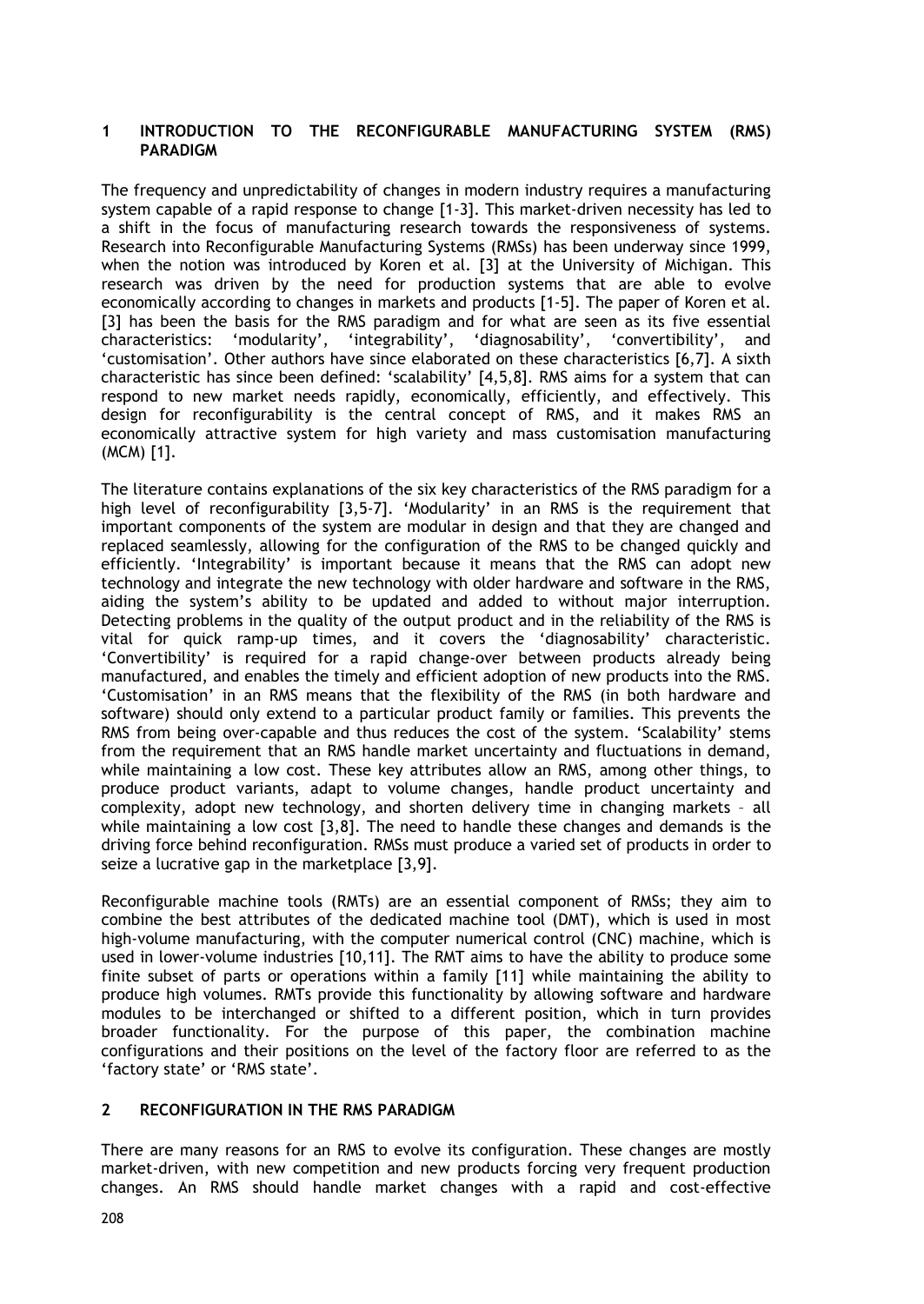reconfiguration [3,5]. An RMS can evolve in a combination of the following ways in order to adapt to new requirements: machines can change position within the system, or they can be removed from/added to the system, or the physical configuration of the machines may be altered and/or the operational program can be changed. The illustration below (Figure 1) shows an example of physical reconfiguration in a cellular system. For the change from Period 1 to Period 2, Machine 1 is removed from the system, Machine 3 is removed from Cell 1 and placed in Cell 2, and Machine 7 is moved from Cell 2 to Cell 1 (Machines 3 and 7 are swapped).



**Figure 1: A simple cellular reconfiguration [12]**

#### **2.1 Enumeration of RMS states**

The combination of possible changes in an RMS leads to a huge number of configurations. In the literature [6], a formula is given for the number of possible factory layout configurations, K (where N is the number of machines and  $m$  is the number of possible stages in which they can be arranged). Equation 1 gives the number if  $m$  is 'exact', and Eq 2 gives the number if  $m$  is defined as 'up-to':

$$
K = \left(\frac{(N-1)!}{(N-m)!(m-1)!}\right) \qquad (Eq 1) \qquad K = \sum_{m-1}^{N} {N-1 \choose m-1} = 2^{N-1} \qquad (Eq 2)
$$

However, each RMT also has its own finite number of configurations, which changes the effective configuration of the RMS. The formula for the total enumeration of possible factory floor states must include the number of possible machine layouts on the factory floor, *and* the number of configurations of those machines themselves. There are two parameters to consider for the physical configuration of a modular RMT: the number of reconfigurable aspects,  $j$ , and the number of possible configurations of each of these aspects,  $p$ . The number of configurations that are redundant or impossible,  $q$ , should also be taken into account and subtracted; this should be determined empirically. The software changes that are possible with no change in hardware,  $s$ , have to be found empirically and added, giving the formula for the number of configurations of a machine:

$$
K_m = \prod_{i=1}^{j} (p_j + s_j) - q \qquad (Eq 3)
$$

This can be merged with Equation 1 or Equation 2 to give the total number of factory floor states,  $S_{ff}$ :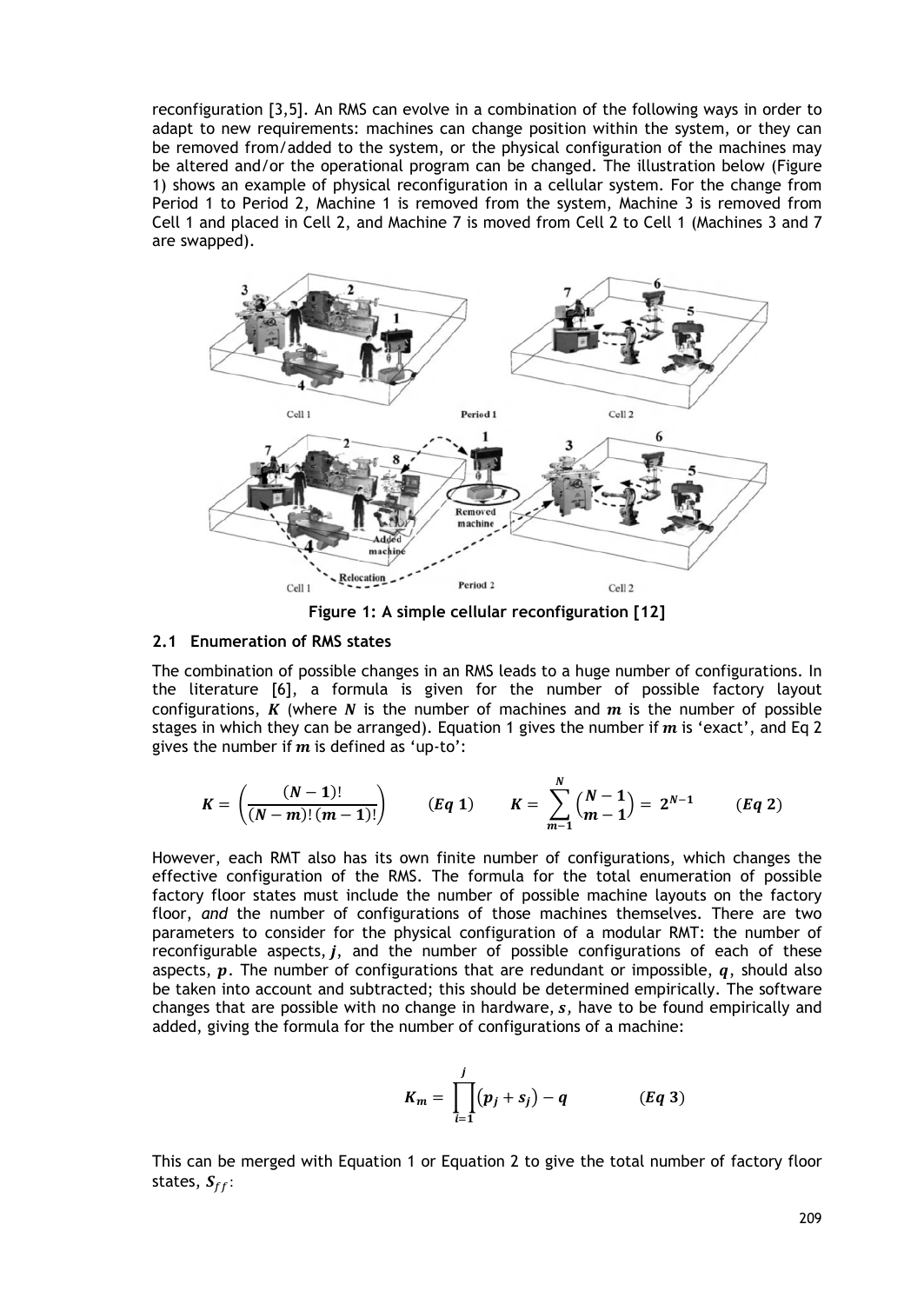$$
S_{ff} = K \prod_{i=1}^{N} K_{m_i}
$$
 (Eq 4)

Consider the example of an RMS with 12 machines that can be arranged in exactly four different stages. A summary of the machines is given below:

| <b>Machine</b><br><b>Number</b> | <b>Name</b>    | <b>Type</b> | <b>Reconfigurable Hardware</b><br><b>Aspects (No. of Configs)</b> | <b>Additional Software</b><br><b>Configs</b> | <b>Redundancies or</b><br><b>Impossibilities</b> |
|---------------------------------|----------------|-------------|-------------------------------------------------------------------|----------------------------------------------|--------------------------------------------------|
| 1                               | M <sub>1</sub> | <b>DMT</b>  | $\Omega$                                                          | $\overline{\phantom{a}}$                     | $\Omega$                                         |
| $\overline{2}$                  | M <sub>1</sub> | <b>DMT</b>  | $\bf{0}$                                                          | $\overline{2}$                               | $\bf{0}$                                         |
| з                               | M <sub>2</sub> | <b>DMT</b>  | $\Omega$                                                          | 3                                            | $\Omega$                                         |
| 4                               | M <sub>2</sub> | <b>DMT</b>  | $\Omega$                                                          | 3                                            | $\Omega$                                         |
| 5                               | M <sub>3</sub> | <b>RMT</b>  | 2(2,4)                                                            | $\bf{0}$                                     |                                                  |
| 6                               | M <sub>3</sub> | <b>RMT</b>  | 2(2,4)                                                            | $\Omega$                                     |                                                  |
| 7                               | M <sub>3</sub> | <b>RMT</b>  | 2(2,4)                                                            | $\Omega$                                     |                                                  |
| 8                               | M <sub>4</sub> | <b>RMT</b>  | 1(3)                                                              | 4                                            | $\Omega$                                         |
| 9                               | M4             | <b>RMT</b>  | 1(3)                                                              | 4                                            | $\Omega$                                         |
| 10                              | M <sub>5</sub> | <b>RMT</b>  | 3(3,2,8)                                                          | $\overline{2}$                               | 4                                                |
| 11                              | <b>M5</b>      | <b>RMT</b>  | 3(3,2,8)                                                          | $\overline{\phantom{a}}$                     | 4                                                |
| 12                              | M <sub>6</sub> | Robot       | 1(3)                                                              | 6                                            | $\overline{2}$                                   |

**Table 1: RMS machine summary**

From Equation 1 we find that  $K = 165$ . Note that a DMT has no changeable hardware, and thus its number of configurations is equal to the number of programs it can run. Using Equation 1, we find the following data for  $K_m$ : M1 - 2, M2 - 3, M3 - 7, M4 - 7, M5 - 46, M6 -9. Using this data in Equation 2, we find that 20,083,140 configurations are possible in this simple RMS. It is clear that not all of these configurations are realistic or useful, but this displays the flexibility of RMSs.

## **3 THE NEED FOR SUPPORTING TECHNOLOGY IN RMS**

RMSs require physical and software reconfiguration in order to handle the required changes. Industrial control and planning uses levels of software in the order that is shown in Figure 2. Enterprise Resource Planning (ERP) and Manufacturing Execution System (MES) [12-14] software, supported by engineers using knowledge and simulations, makes reconfiguration decisions and produces production plans and scheduling that need to be passed down to the rest of the system [12]. Once the machine moving and tool/module changes have taken place, the MES, ERP, and design engineer need real information on the new factory floor's state in order to create a new operations plan that can be passed to the controllers. When this process is done manually, it is time consuming and may be prone to errors; speeding this process up can drastically reduce ramp-up time, which is a core goal of the RMS paradigm [1,3,7]. It is the goal of this supporting technology to speed this process up.



**Figure 2: The role of an assisting technology**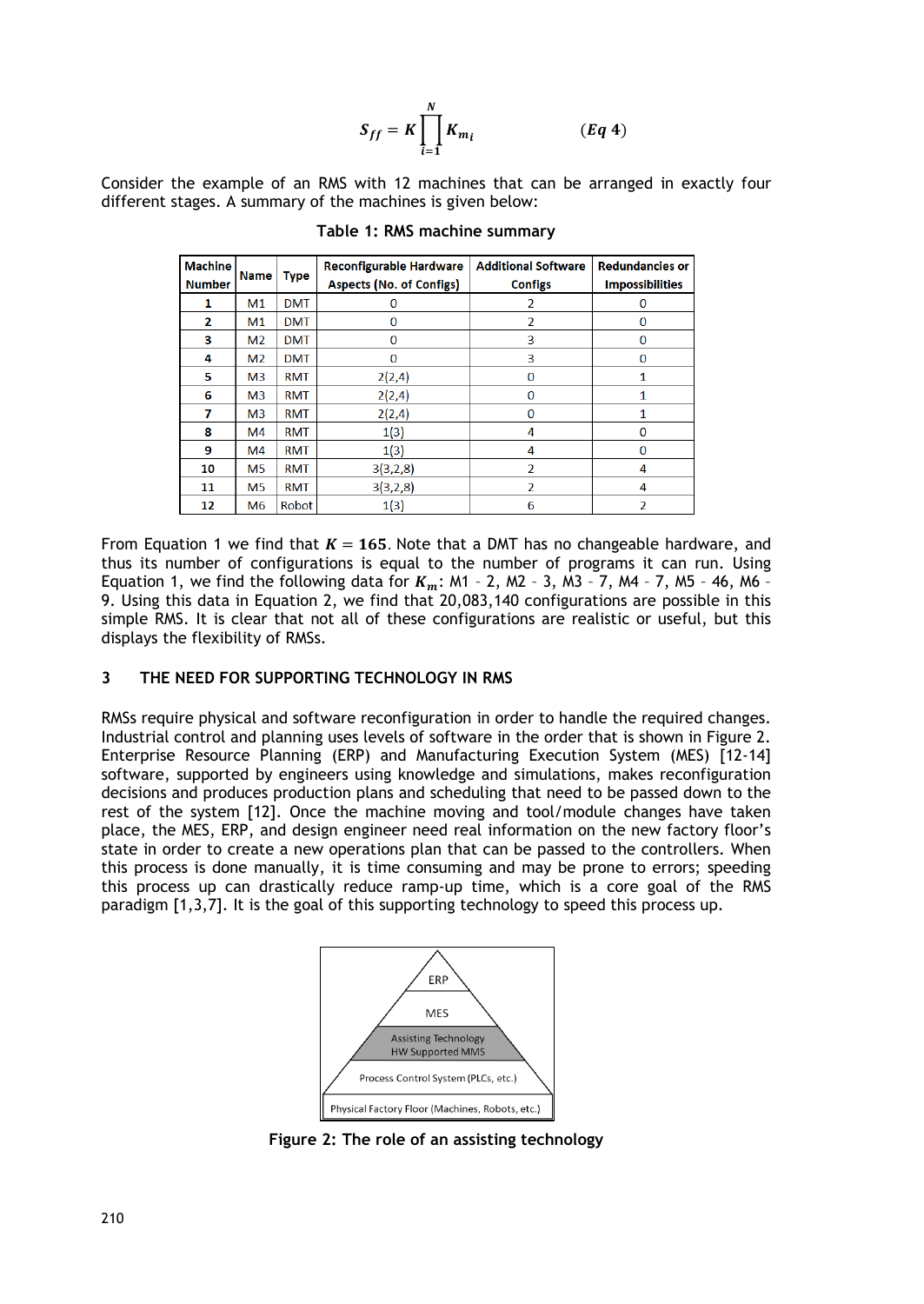# **3.1 Communication**

During a reconfiguration, the machines are moved and the wireless nature of the middleware management system (MMS) (as presented in this paper) allows this movement to take place without the disruption of communications. Also, no communications re-wiring is needed after the reconfiguration has taken place, thus shortening the ramp-up time.

# **3.2 State detection**

There is currently research in the literature on the intelligent reconfiguration of RMS [15- 18] and on middleware that is capable of handling the heterogeneous nature of the RMS controllers that use software-based Holonic methods [19-21]. This literature does not, however, address factory floor state detection. Traditional Supervisory Control and Data Acquisition (SCADA) also has no support for reconfiguration; it cannot detect the state of the factory floor, and does not allow for re-programming after a reconfiguration. This supporting technology assists reconfiguration and provides a communication network for wireless SCADA. Figure 2 shows where supporting technology is needed to create a link between the controllers and the decision-makers.

## **3.3 Control of homogeneous entities**

The current software-intensive method [20] routes data along the existing communication infrastructure of the RMS, and is a traditional middleware system; the heterogeneity is handled using software that is configured to communicate with the heterogeneous entities. The need to gather factory floor state for the control elements slows the ramp-up time of the RMS when done manually, inhibiting this core goal. The automation of this process will increase greatly the industrial practicality of RMS.

The thin MMS, which is a new method for handling heterogeneity, also acts as a state detection system that can communicate the factory floor's state to the control elements. Using a hardware-supported middleware system negates the need for a thick softwareintensive middleware layer in the control system. A hardware module, the state communication module (SCM), is proposed as a solution to the needs outlined in the previous section. This hardware-supported MMS differs from traditional middleware solutions, such as IceHMS [20], because it shifts much of the burden to a hardware module; it also adds further functionality in the form of a real-time location system (RTLS) and a method for machine configuration detection. The module system was developed to replace the complex middleware layer in the network with a mechatronic hardware solution. A major motivator for this system is the simplicity achieved by using this hardware: the hardware-supported system requires little debugging, and is universal for machine controllers. The MMS presented here is simpler to implement than software-intensive methods. It can also be used as a replacement (including SCADA functionality) or as an addition to an RMS containing standard SCADA because of the universality and modularity of the system. It stands alone as a system, and thus is independent of the current installation, decreasing overall system cost.

The concept uses a microcontroller module with wireless communication, a bit-wise communication link with the machine, and position detection capability. The module is attached to the machine and provides three main functionalities:

- 1. A means of gathering information on the factory floor after a reconfiguration operation, providing the decision-making software with this information;
- 2. Passing software reconfiguration information from the MES to the machines; and
- 3. Feeding supervisory data to the central controller via the wireless network during operation, to be displayed as a SCADA interface.

Figure 3 shows how this thin MMS differs from traditional middleware in the literature.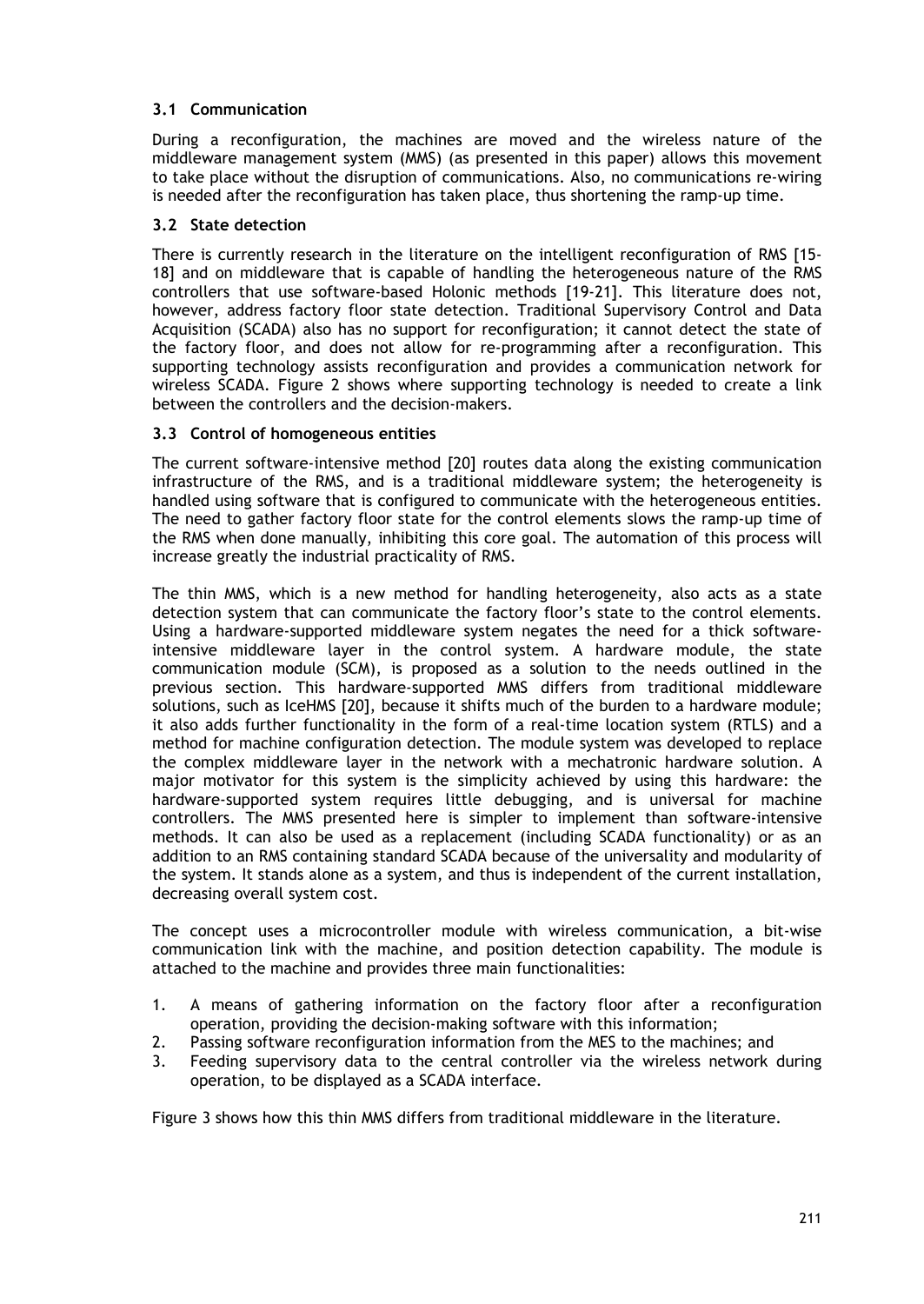

**Figure 3: Literature on middleware compared with the presented thin MMS**

The thin, hardware-supported MMS differs from the current system in the literature because it uses hardware placed on the factory floor to handle heterogeneity and to provide wireless communication. This eradicates the need for complex software that must decrypt the heterogeneous data by using the modules to process the information and send the data in a homogeneous manner understood by the central controller. This allows the system to have no communication wiring, aiding mobility and ramp-up speed. In addition to replacing the need for complex software, the thin, hardware-supported MMS has configuration detection and real-time location capability to allow state detection. The functionality of this design matches the needs of the supporting technology shown in Figure 2. Several aspects of module design were considered in the overall design of the MMS. The discussion and investigation of these is set out in the sections that follow.

# **4 THE STATE COMMUNICATION MODULE (SCM)**

The SCM is an integral part of the MMS, and is the hardware that supports the system in its management of heterogeneity, state detection, and communication.

# **4.1 Communication between the SCM and the central controller**

The literature contains a large amount of research on many different communication techniques, which range from simple wired protocols to internet protocol (IP)-based wireless methods [22]. Each method has its merits and its drawbacks. Initially, a comparison was made between wireless and wired communication, based on data speed, reliability, reconnection time, reliance on current architecture, and cost. Wireless technology was chosen for further development mainly because of its universality and nonreliance on current installations. In addition, wireless technology is a 'future technology', envisioned to grow. It is beneficial to develop a new framework based on emerging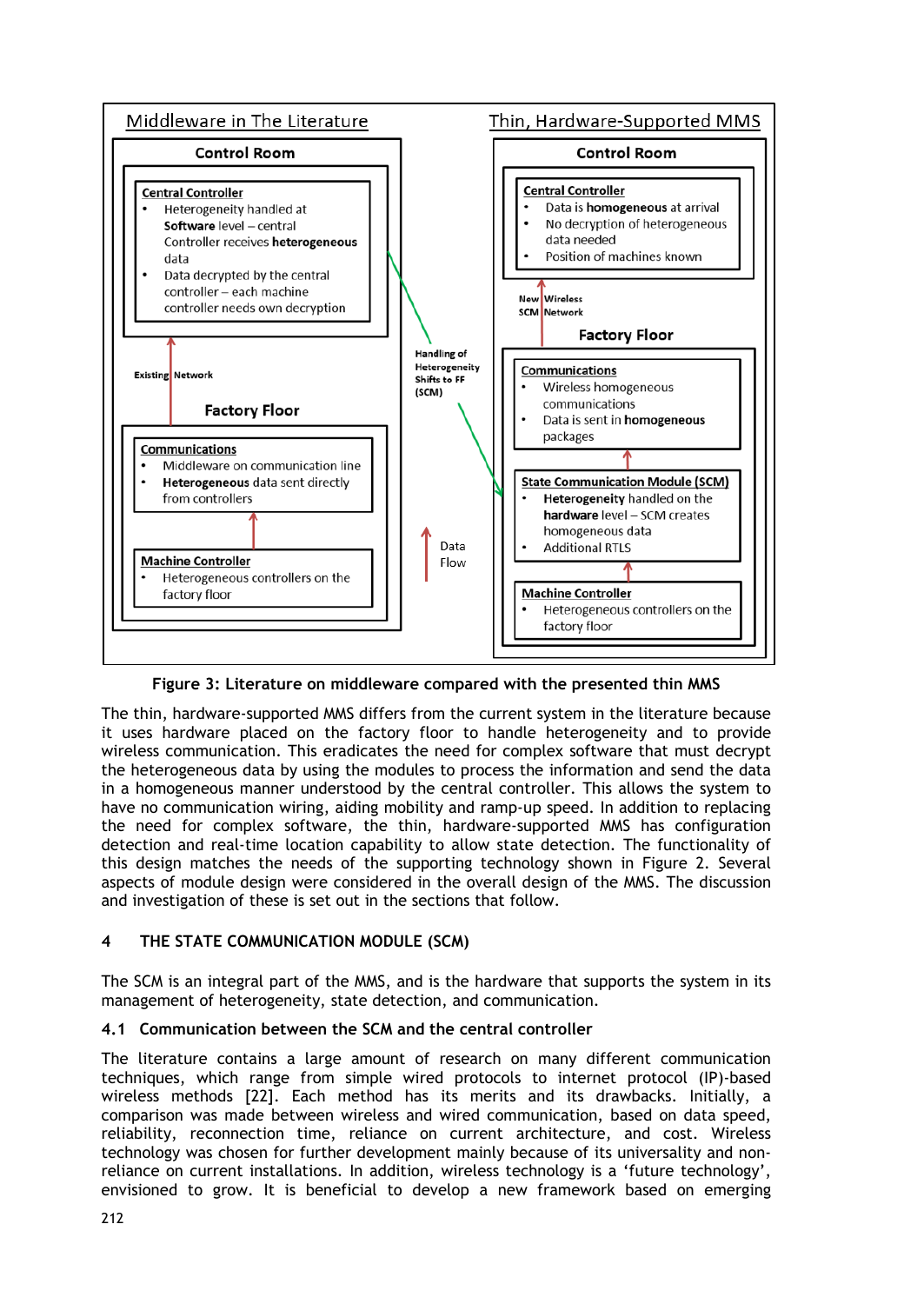technology. For the purpose of RMS specifically, wireless technology has the additional benefit of being portable; the modules can be connected when other wired communications have not been plugged in yet. Because the proposed MMS is envisioned to be implemented internationally and to be used by many engineers who are not licensed to use restricted wireless bands, it must be designed in an unlicensed band.

Electromagnetic interference (EMI) and radio frequency interference (RFI) cause problems with wireless communications in a manufacturing or industrial setting. In high power systems, there is a lot of interference between 10 kHz and 50 MHz from power and signal lines [23]. Variable frequency drives in an industrial setting emit strong interference below 1MHz, but as frequency increases, the level of interference decreases [24]. Unprotected microwave devices that may be present in a factory can also cause major interference in the 2.4 GHz band [25]. The 433 MHz band is not commonly used in the industrial environment, so interference from other radio frequency users is unlikely to be an issue in an industrial setting. Use of cell phones creates interference at 1.8 GHz and at 900 MHz on some networks [26]. TV broadcasts create significant interference in the low 600 MHz range, but these bands are licensed and thus cannot be used in the proposed module. Many wireless protocols were considered; Zigbee® was chosen as a developmental platform.

Zigbee*®* is a 2.4 GHz specification aimed at scalability and self-organisation that builds on the medium-access control (MAC) layers of the IEEE 802.15.4 specification. New versions are now capable of both mesh networking and peer-to-peer communication [27,28]. Security in a Zigbee® network is not a top priority, but robust security techniques are available for use in the MAC layer. Industrially, Zigbee® has yet to be proven, but popularity and viability are growing with the introduction of new versions. The lack of channel-hopping is of concern to the industrial user of Zigbee®, especially as the network grows in size [27]. Zigbee® is not an ideal solution in terms of performance, and may require a complicated mesh network; but its advantage is that it is very cost-effective (especially for prototyping) when compared with other communications protocols. There is also a large amount of literature and support on using Zigbee®. In addition, the modules (XBee®) are bought preconfigured, reducing prototype development time. As will be discussed in Section 5.3.3, Zigbee® can also be used as a positioning technique.

### **4.2 Communication between the SCM and the heterogeneous controllers**

Communication between the machine controller and the state communication module could be done in a bit-wise fashion or over some simple communications protocol. Many industrial controllers are programmable logic controllers (PLCs), and are capable of reading high/low signals on input pins. However, not all are compatible with another standard protocol without the addition of an add-on module. Other controllers are also generally capable of binary reading, making the option of bit-wise communication practically universal and costeffective. In addition, although many commonly-available microcontrollers are capable of the simple communication algorithms, every MCU is capable of digital bit-wise binary signalling. Using this bit-wise communication may seem simple, but it is important to note that a 7-bit message can provide 128 different messages.

### **4.3 State detection**

The MMS is able to detect the state of the factory floor using the SCM, and is able to communicate it to the ERP and MES software packages and the design engineer.

# *4.3.1 Machine configuration detection*

The module gathers the physical state of the machine through communications with the machine controller. Research has been conducted [29] into modular control architecture that knows the state of the machine; and in simpler cases this can be hard-coded into the controller. The SCM requests the configuration from the machine controller using a 7-bit signal, and the machine controller can be made to respond with a 7-bit code giving its configuration. The SCM then sends this information to the MMS controller.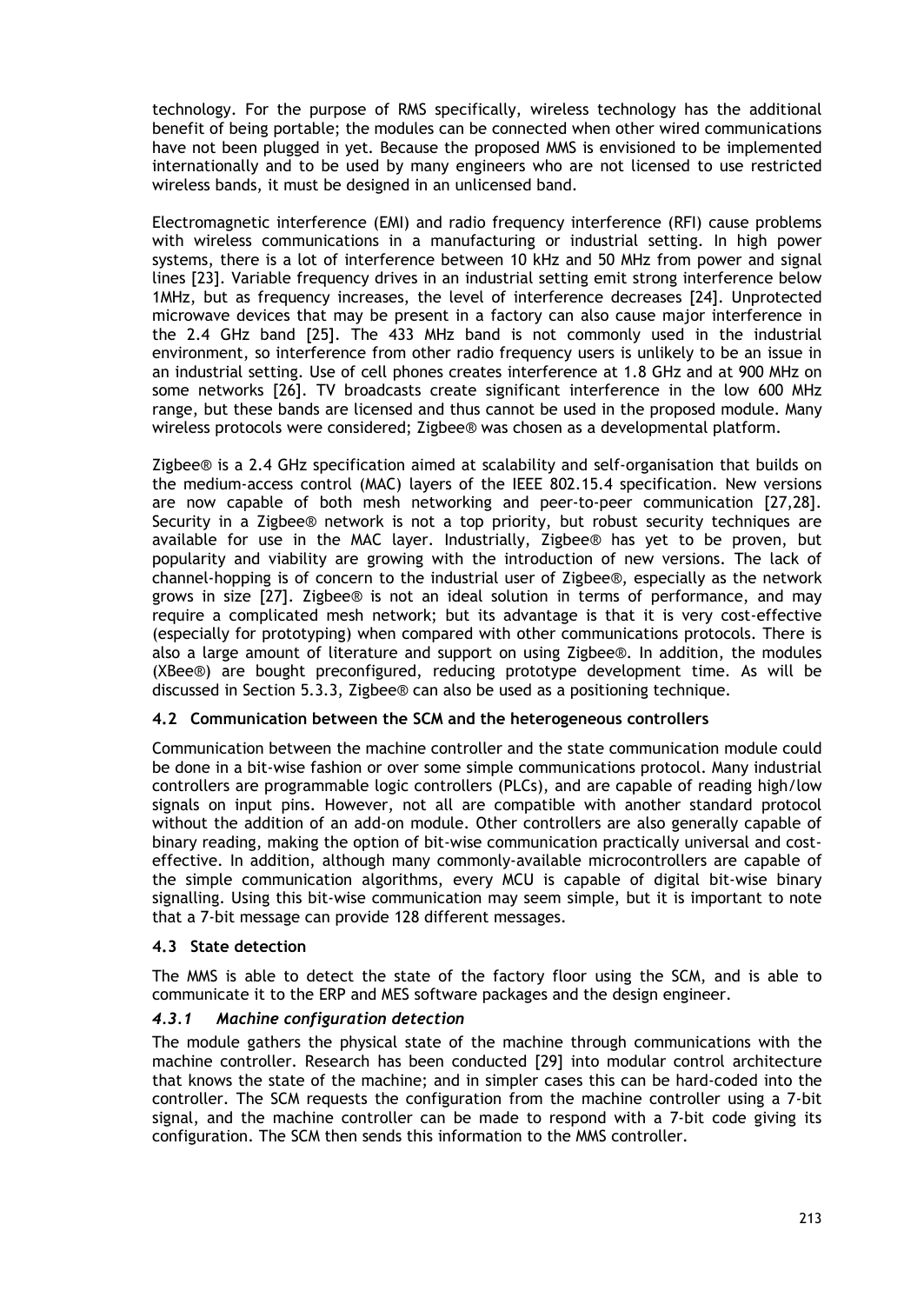# *4.3.2 Positioning technology*

There has been much research into various indoor positioning or localisation techniques; these pieces of modern research were summarised in a thesis by Mautz in 2012 [30], and a version of this work was also published as a journal article [31]. Two broad options described in these works are realistic in the RTLS technique, based on the requirement constraints for the RMS paradigm application of a RTLS. Either the detection technology must be very accurate ( $\pm 1$ cm), or a less accurate ( $\pm 1$ m) technique could be used along with some artificial intelligence (AI) in order to give accurate data. The AI should be able to produce a realistic and accurate model based on less accurate data. It is clear that the RTLS technique needs to have a range capable of covering a factory floor longer than 50 metres.

The more accurate method is more desirable, as this system would be easier to implement and would output more reliable data. The disadvantage of this, however, is the drasticallyincreased cost of a system capable of accuracy to the order of one centimetre and a range large enough to cover a factory floor. Tactile and combined polar systems (TCPSs) work in a similar manner to an outdoor global positioning system (GPS), but use stationary beacons installed in the factory. They are highly accurate, and can cover huge areas [32]; but the cost of the system would make the proposed module system practically inaccessible and much less attractive to RMS designers. Ultra-wideband (UWB) systems are very accurate, and so were considered more suitable for the application [33]. While UWB systems are much more financially viable than TCPS, they are still too expensive for the application at hand.

Using a less accurate positioning technique, along with some simple AI to process the raw data into a usable factory floor model, does involve more work than the more accurate techniques listed earlier, but it has the advantage of being far more cost-effective. Using simple AI to process raw positional data allows for the use of cost-effective pseudolites, radio frequency identification (RFID), and other radio frequency (RF) techniques for gathering positional information. These technologies are more financially viable, and should provide a more attractive product to industry. Further investigation has been done into new RF technologies, which include received signal strength indication (RSSI) to help gather positional information. It should be noted that Zigbee® has been developed into reasonably accurate (<1 m resolution) and very cost-effective positioning platforms [34,35]. This lends additional plausibility to the use of this technology as the communication technique for the SCM. By using the same hardware for both communication and localisation, the overall cost of the module was decreased. Using other methods discussed above would have added tens of thousands of Rand (ZAR) to the cost of the system; but because of the lower cost and less reliance on other systems, the industrial implementation becomes more feasible. Multiple algorithms incorporate RSSI from distributed stationary transmitters into an approximate module position. Because of the time periods at hand, multiple measurements can be taken to ensure accuracy.

# *4.3.3 RTLS algorithms*

Once the RSSI ability of the Zigbee® protocol had been chosen (using the XBee® Series 2 hardware), the method for localisation using that RSSI to determine position was considered. With range-based RSSI techniques, the strength of the received wireless signal is used to estimate the distance from the fixed 'satellite' point (hereinafter, 'beacons'). A range-free algorithm is more complex, and uses a comparison of RSSI to determine an approximate position. This method is less susceptible to errors caused by condition changes, and can prove more accurate in some instances [36]. Both methods then use triangulation to calculate the position of the receiver within a certain area [37].

Research has been conducted by Zanca et al. [37] and others [34,36,38] on different RSSIbased localisation algorithms that were considered for use in the MMS. The SCM makes use of a combination method, as described below. The fact that the SCM will always lie within a multilateral shape bordered by beacons means that the accuracy should exceed the resolution quoted in the literature [37].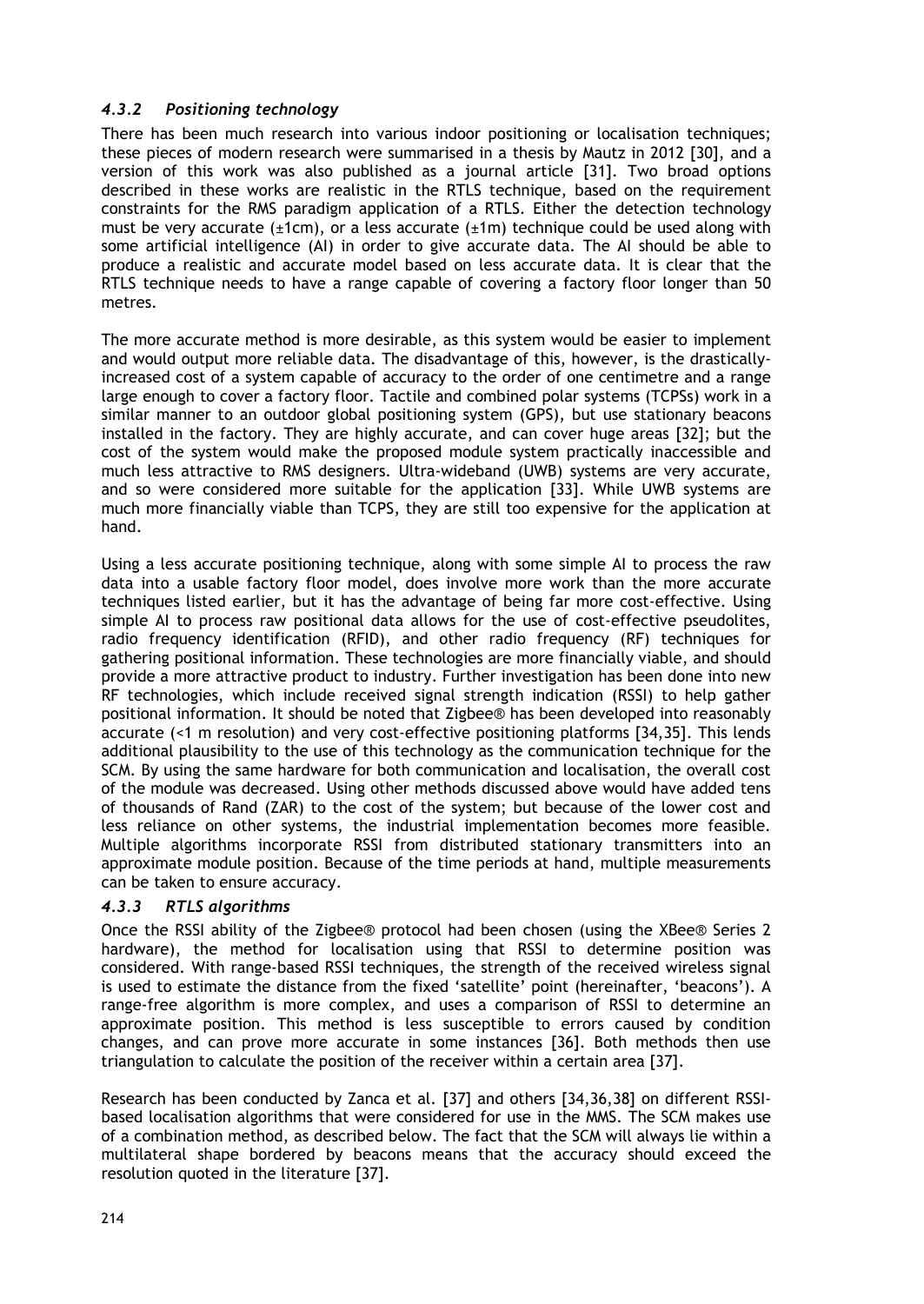Equation 5 shows the model for expected received power  $(p_i)$  at a distance  $(r_i)$ . The received power is given in terms of the distance from a source, the reference power  $(p_0)$  at a reference distance  $(r_0)$ , and the empirically-determined path loss  $(n)$  [39]. This equation can be manipulated (Equation 6) to estimate the distance from the received power and to find the radii in all range-based localisations, including the multilateration in the SCM positioning algorithm.

$$
p_j = p_0 + 10(n)log\left(\frac{r_j}{r_0}\right) \quad (Eq 5) \qquad \therefore r_j = r_0 e^{\left(\frac{p_j - p_0}{10(n)}\right)} \quad (Eq 6)
$$

The range-based algorithm on the SCM gathers the RSSI from each beacon multiple times, taking an average to improve accuracy; it then uses Equation 6 to estimate the distance between the module and each beacon. Each point at which two radii from the beacon distance estimations cross each other (within the bounds of the factory floor area; outside intersections are disregarded), a point is stored; a two-dimensional average is taken of these points, and this is the estimated position. Figure 4 shows the operation of the positioning algorithm on the SCM as pseudo-code:

| 1.  | For (each beacon) do                                                                    |
|-----|-----------------------------------------------------------------------------------------|
| 2.  | Request and receive beacon position as: $(x_h, y_h)$                                    |
| 3.  | For (number for average) do                                                             |
| 4.  | Request and receive RSSI ping                                                           |
| 5.  | End for                                                                                 |
| 6.  | Find average RSSI                                                                       |
| 7.  | Find estimated distance according to RSSI prediction                                    |
| 8.  | End for                                                                                 |
| 9.  | Draw circles according to: $(x - a)^2 + (y - b)^2 = p_i^2$ and find intersection points |
| 10. | Find the 2D intersections and store the estimated position                              |

|  | Figure 4: Pseudo-code for positioning |  |  |
|--|---------------------------------------|--|--|
|--|---------------------------------------|--|--|

### **4.4 The SCM in the RMS key characteristics**

The SCM was designed specifically as a mechatronic solution to fit into the RMS paradigm; thus it should apply all the key characteristics needed for good re-configurability. The SCM provides 'integrability' by having the ability to be integrated with any existing or future machines, thus being compatible with new technologies, but allowing RMSs with older machine hardware to be catered for. The SCM can also be fitted to a broad variety of machine and mobile robot platforms, and could even be carried by people, helping a large variety of units to be integrated into the RMS. The SCM aids 'customisation' because it is designed to be universal and does not carry excess functionality. The wireless nature of the communication and the ability to operate on battery power affords the SCM the ability to communicate errors before the system is up and running, helping the 'diagnosability' of the RMS. The SCM is fully 'scalable', with the ability to have as many units added to the factory floor as are needed; with any machine addition a SCM can be added, allowing the RMS to be scaled up or down. The ability to fit the SCM to any machine gives it 'modularity' in the RMS. The SCM is designed to speed up the ramp-up time of the RMS, thus allowing the RMS to change at a higher frequency; therefore the SCM directly aids the 'convertibility' of the RMS.

## **4.5 Inner architecture of the SCM**

Figure 5 shows the functions, in block form, needed to create a successful SCM. Each block represents a method or subroutine that the SCM must handle to provide the functionality described in the preceding sections.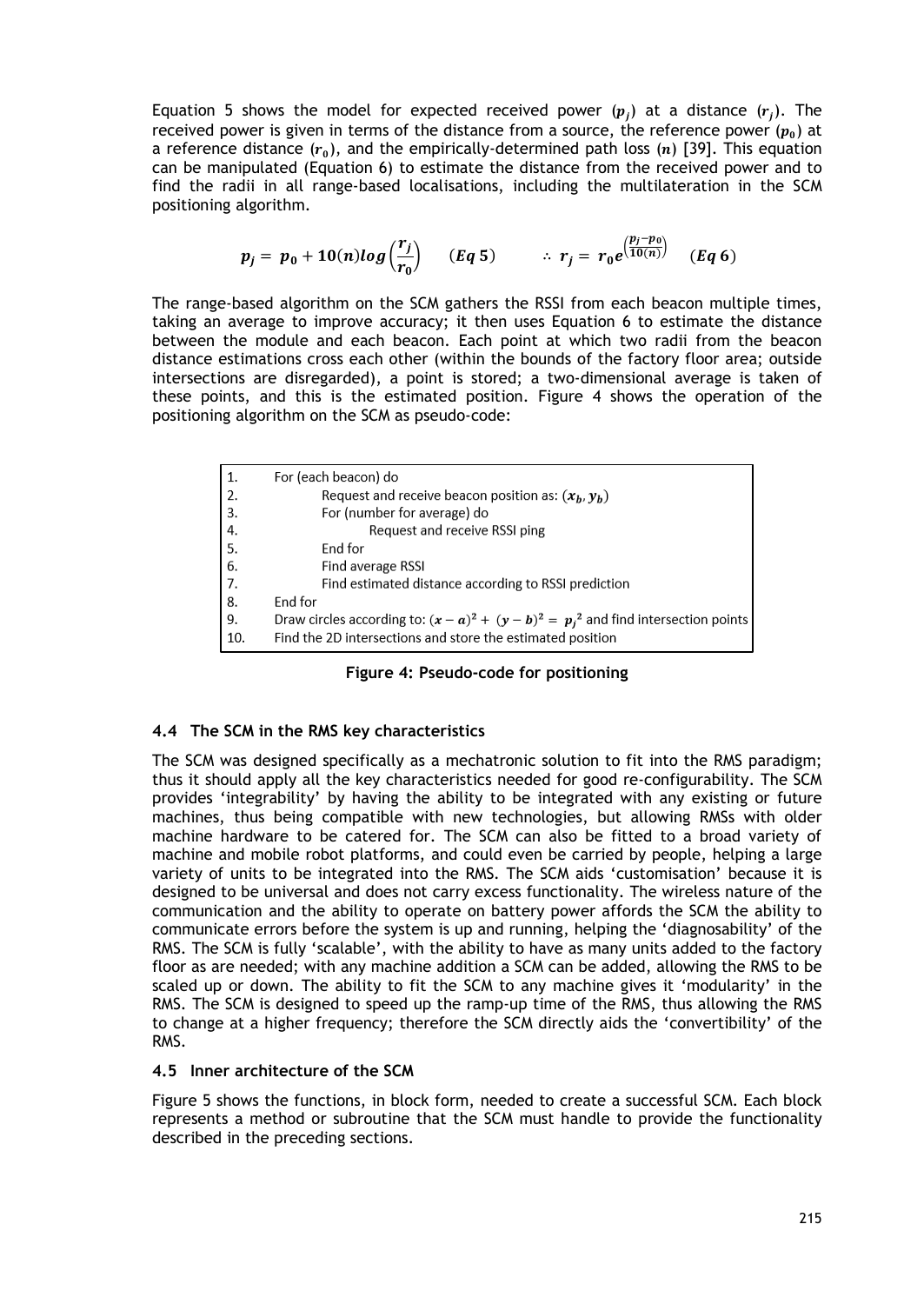

**Figure 5: Function blocks of the SCM**

# **5 KNOWLEDGE-BASED ARCHITECTURE AND CLUSTERING FOR A THIN MMS**

Knowledge-based systems (KBSs) are a simple, tested branch of [AI](http://www.webopedia.com/TERM/A/artificial_intelligence.html) that use a symbolic and numeric 'knowledge base' (KB) that contains historical data and an 'inference engine' to interpret that data [40]. In the case of MMS for RMS, this knowledge base will be possible machine combinations and compatible configurations.

The KBS can use basic factory floor design data, rules, and principles as discussed in previous research papers. Much value is added to the research through the development of the suitable KBS to make more affordable localisation techniques more feasible in the RMS paradigm. Through this intelligence, raw coordinate data fed by the SCMs can be converted by the central controller into one of the factory floor models. This data can then be used by the MES and ERP software. New model states can also be found this way (with some guidance) and added to the knowledge base (KB). Figure 6, presented in Section 7, shows the infrastructure of the MMS software and the interaction between the various software elements.

Before the KBS receives positional data, a clustering algorithm converts it into a cellular model. The KBS for this thin MMS uses known machine states and cell configurations in its KB. These cell configurations contain the known combinations of machines in the cells and which machine configuration combinations are expected to be grouped together. The positioning intelligence works by first running a density-based spatial clustering of applications with noise (DBSCAN) clustering algorithm; this can be simple because of the two-dimensional nature of the positional data provided by the SCMs. Once the clustering has been done, the program assumes each cluster of machines to be a cell. These cells are then analysed, based on the machines present and their states. Each cell is then compared with the KB of cells; the cluster should match some known combination of machines. The matched cluster is then read by the system to be a cell formation. If the cell does not match any of the known cell layouts, then the user is prompted either to run the positioning again or to add a new cell.

# **6 MMS DESIGN SUMMARY AND OPERATION DESCRIPTION**

The MMS is made up of SCMs, positional beacons, and a central MMS controller (CMC). The CMC runs the middleware layer and communicates with the ERP/MES and SCMs. The SCMs gather their positional data by using the beacons, and send this data to the CMC along with the configuration of their machine. The CMC converts this data into a factory floor model that is used by the MES and ERP in the preceding sections. The following figures show the MMS operation: Figure 6 shows the software infrastructure of the MMS, and Figure 7 shows how data flows through the MMS. The Graphical User Interface (GUI) and the support software block controls the MMS. The routine running in this block gives the instruction to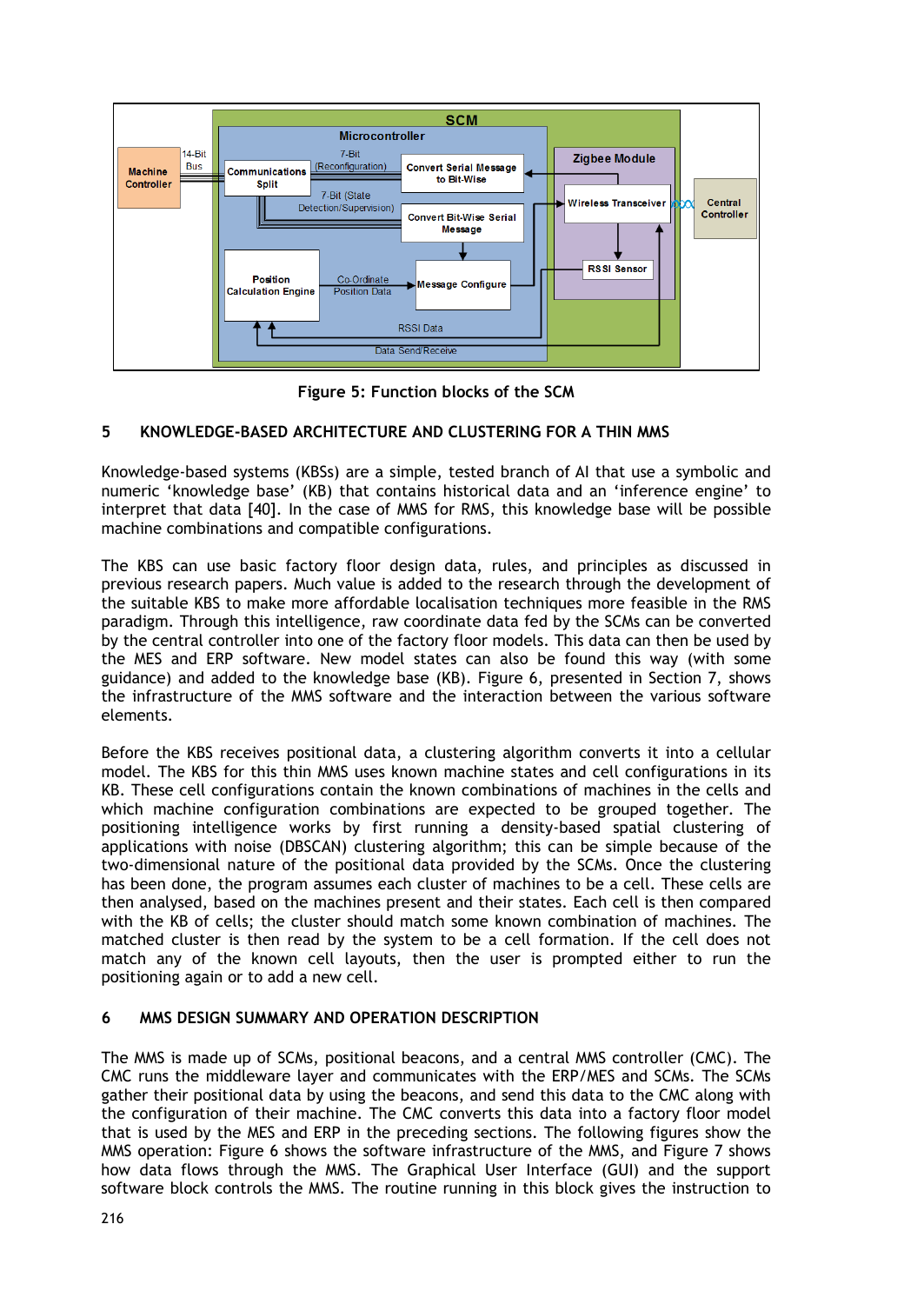scan the factory floor and send the raw positional data (and the instruction to process it) to the KBS. The CMC waits for the data to be gathered and processed, after which the CMS sends this information to the decision-makers (ERP, MES, and engineers) who process it into control instructions sent to the CMC. The CMC converts this into the bit-wise reprogramming data according to the KB, and sends it to the appropriate SCM. Each SCM then changes its message to its machine controller, instructing it to run the program associated with that message. During production, the wireless communication provides a route for supervisory data to flow into a SCADA routine within the support software.



**Figure 6: Software infrastructure of the CMC**



**Figure 7: MMS software data flow for a reconfiguration**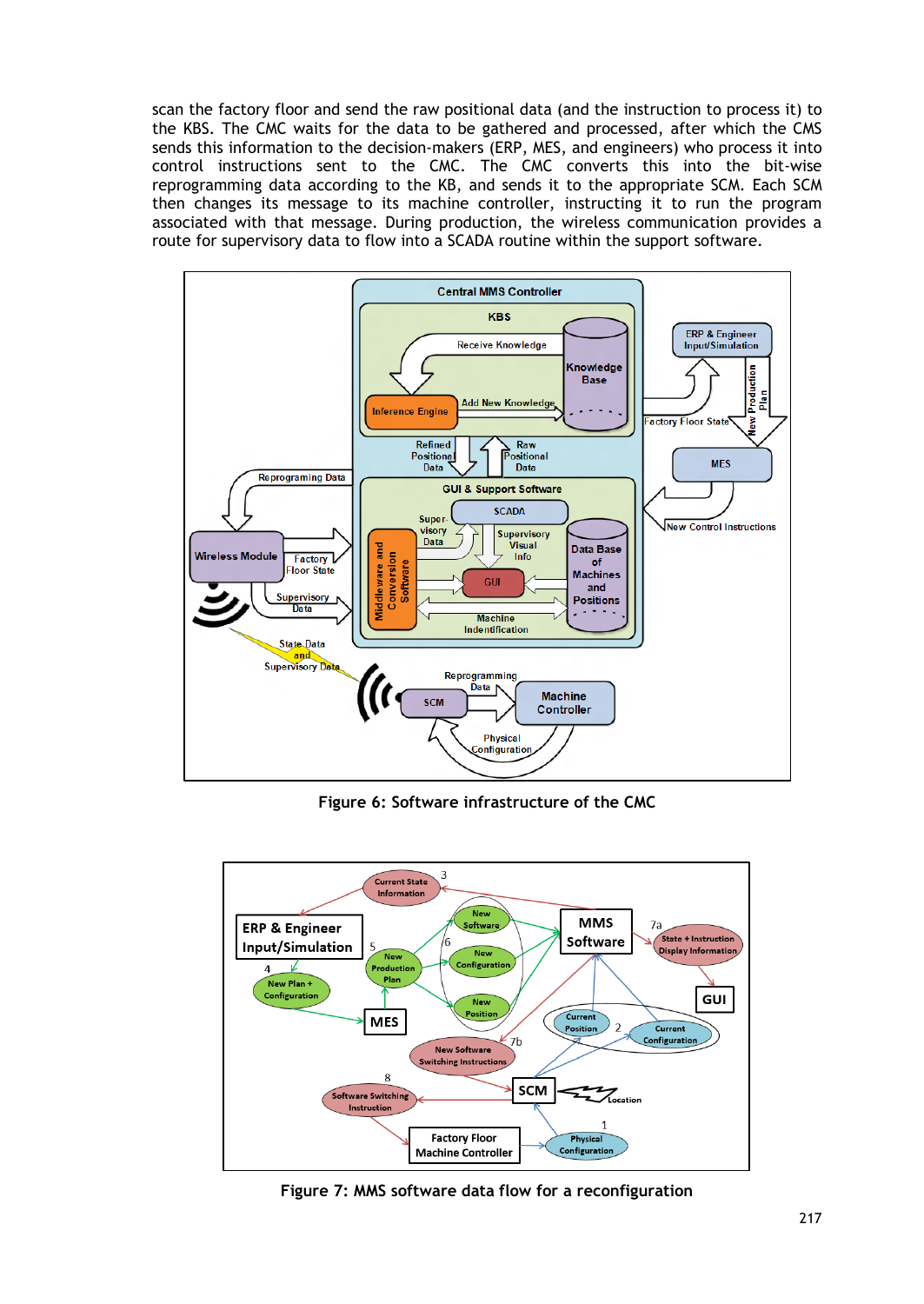The following steps, which are referred to in Figure 7, start when a new period is about to begin:

- 1. Configuration from the machine controller is read by the SCM and converted into a configuration message for the CMC.
- 2. The SCM reads the position and sends it to the CMC, along with the configuration information in a message.
- 3. The MMS software on the CMC converts this message into a state model and sends it to the decision-makers (ERP and engineer).
- 4. The decision-makers read the state model and create a new configuration and product plan, which is sent to the MES.
- 5. The MES (and engineer) creates a product plan and sends it to the controller.
- 6. The plan comes in the form of new software instructions, new configuration information and new positional instructions.
- 7. (a) The MMS software displays the new configuration, with machine positions that the reconfiguration must aim to match. (b) The physical reconstructions have taken place (according to GUI instructions), the software switching instructions are sent to the SCM.
- 8. The bit-wise converted software instructions are sent to the machine controller.

## **7 AN EXAMPLE PROBLEM SOLVED BY THE THIN MMS**

An example is presented to display the functionality of the MMS in handling a cellular reconfiguration. The following hypothetical example used five machine types, three products, and two periods in a cellular RMS to demonstrate the functionality of the MMS in reconfiguration.

#### **7.1 Aims and objectives**

This example aimed to prove the ramp-up time functionality of the thin, hardwaresupported MMS. This includes the ability to use the RTLS to find a machine's position, to cluster machine location data into cells, and to use the cellular state data to send appropriate switching data via the wireless SCM to the machine controller.

#### **7.2 An introduction to the investigated case**

The example considered here has three products, produced in different mixtures and quantities over two periods, as set out in Table 2, which shows the machine-component incident matrix with the operation sequence of machine use and product demand.

| Period          |                |                |     | 2         |                |                |     |
|-----------------|----------------|----------------|-----|-----------|----------------|----------------|-----|
| <b>Product</b>  | P1             | P <sub>2</sub> | P3  | <b>P1</b> | P <sub>2</sub> | P <sub>3</sub> |     |
| <b>Quantity</b> |                | 500 500        | 0   | 200       | 0              | 600            |     |
|                 |                |                |     |           |                |                |     |
|                 | M <sub>1</sub> | 1,1            | 1,2 | O         | 1              | 0              | 2,3 |
| <b>Machine</b>  | M <sub>2</sub> | $\overline{2}$ | 0   | 0         | $\overline{2}$ | 0              | 0   |
| <b>Use</b>      | M <sub>3</sub> | 3              | 0   | 0         | 3              | 0              | 5   |
| <b>Sequence</b> | M4             | 0              | 3   | 0         | 0              | 0              | 4   |
|                 | M5             | n              | O   | 0         | 0              | 0              | 1   |

#### **Table 2: Product quantity and machine use matrix**

The above matrix shows that this example was solved by a two-cell RMS using five types of machines in different configurations. The change in the required volume of P1 was included to show the scalability of the system, where machine M1 operation was a bottleneck solved by the use of duplicate M1 machines in Period 1 to accommodate the higher required volume.

#### **7.3 A cellular reconfiguration solution**

For a cellular RMS, Table 2 requires the factory layouts shown in Figure 8. The two cells were chosen to solve the matrix shown in Table 2 in the same manner that decision-makers (engineers and assisting software) would design a factory floor layout in an industrial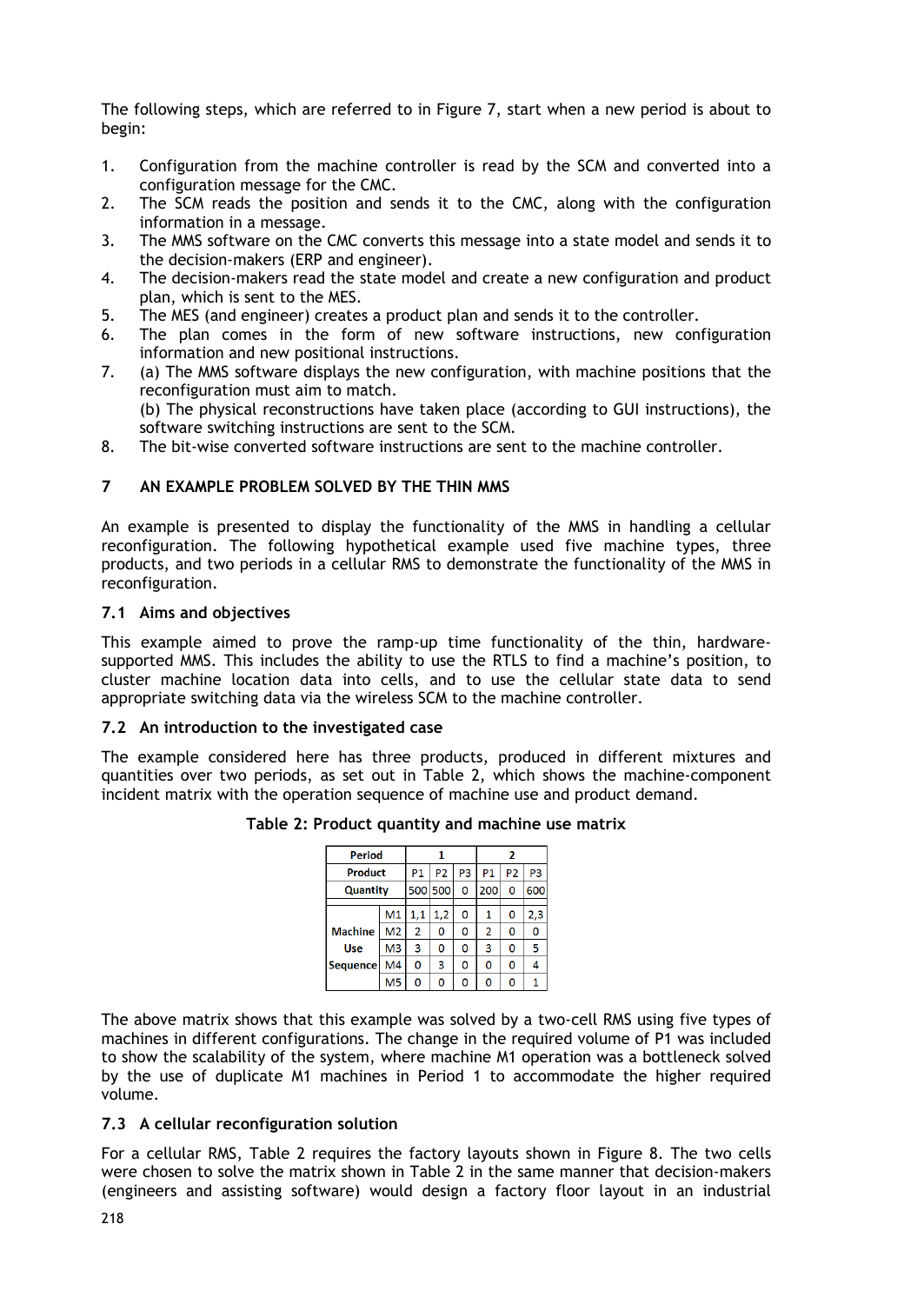setting. This configuration relies on the use of RMTs for all machines other than M5. Each of these RMTs is capable of multiple physical configurations and software programs. All the programs that the machine may use were programmed on to the controllers before this process, along with a case-based reasoning loop that reads the program switching instructions sent by the SCM and selects the appropriate routine to follow.



**Figure 8: Solution factory floor states**

A two-period solution is shown in Figure 8. Handling the change from Period 1 to Period 2 requires the following: one M1 is removed from the system; one M5 is added to Cell 1 from outside the system; and one M3 is added to Cell 2 from outside the system. The configuration of a remaining M1 remains the same; the other M1s adopt a new physical and software configuration, while the M5 is in its first state. M2 and an M3 remain in the same configuration, and M4 and the added M3 are reconfigured into states different from Period 1. Each M1 is capable of adopting any state possible for an M1, and the same is true for each machine type. The MMS resumes operation after the physical reconfiguration of the factory floor and individual machines has been completed. The MMS must scan the factory floor to gather the machine IDs, configurations, and their positions using the SCMs. This information will then be communicated wirelessly to the CMC, which aims to associate the physical configuration of the cells on the factory floor and adjust the manufacturing planning and execution autonomously. This adjustment includes sending program switching instructions to the appropriate SCMs. Thus the MMS must provide a means for rapid system ramp-up by automating and simplifying the process between physical reconfiguration and factory operation.

# **7.4 Implementation using the thin MMS**

The MMS must be validated against the accuracy of the positioning system, the configuration detection, the functionality of the state detection intelligence, and the transmission of the program's switching instructions to the machine controllers. For the purpose of this example, the prototype module and beacons consisted of a Seeeduino Stalker v2.3 microcontroller board for calculations and instructions, with an XBee Series 2 Zigbee® module for communications. The beacons and SCMs were equipped with a twostage voltage regulator that limited the input voltage of 24V DC to 12V and 5V. The 12V line drove a cooling fan, and the 5V line powered the board. In addition, they had a 3.7V LiPo cell for when the power supply is offline. This cell was kept charged by the Seeeduino's onboard charger from the power supply.

# *7.4.1 Gathering the machines' configuration*

The controller on each machine was configured to respond with a configuration message when prompted by the SCM. The CMC sent a message to each of the SCMs with the instruction to respond with its machine configuration. The SCM set its output pins to [0 0 0 0 0 1 1], which instructed the machine controller to respond with a message that the SCM converted to a serial message for wireless transmission (containing the configuration and machine ID) to the CMC. The CMC interpreted the message from the SCM, and thus could know the configuration of the machine.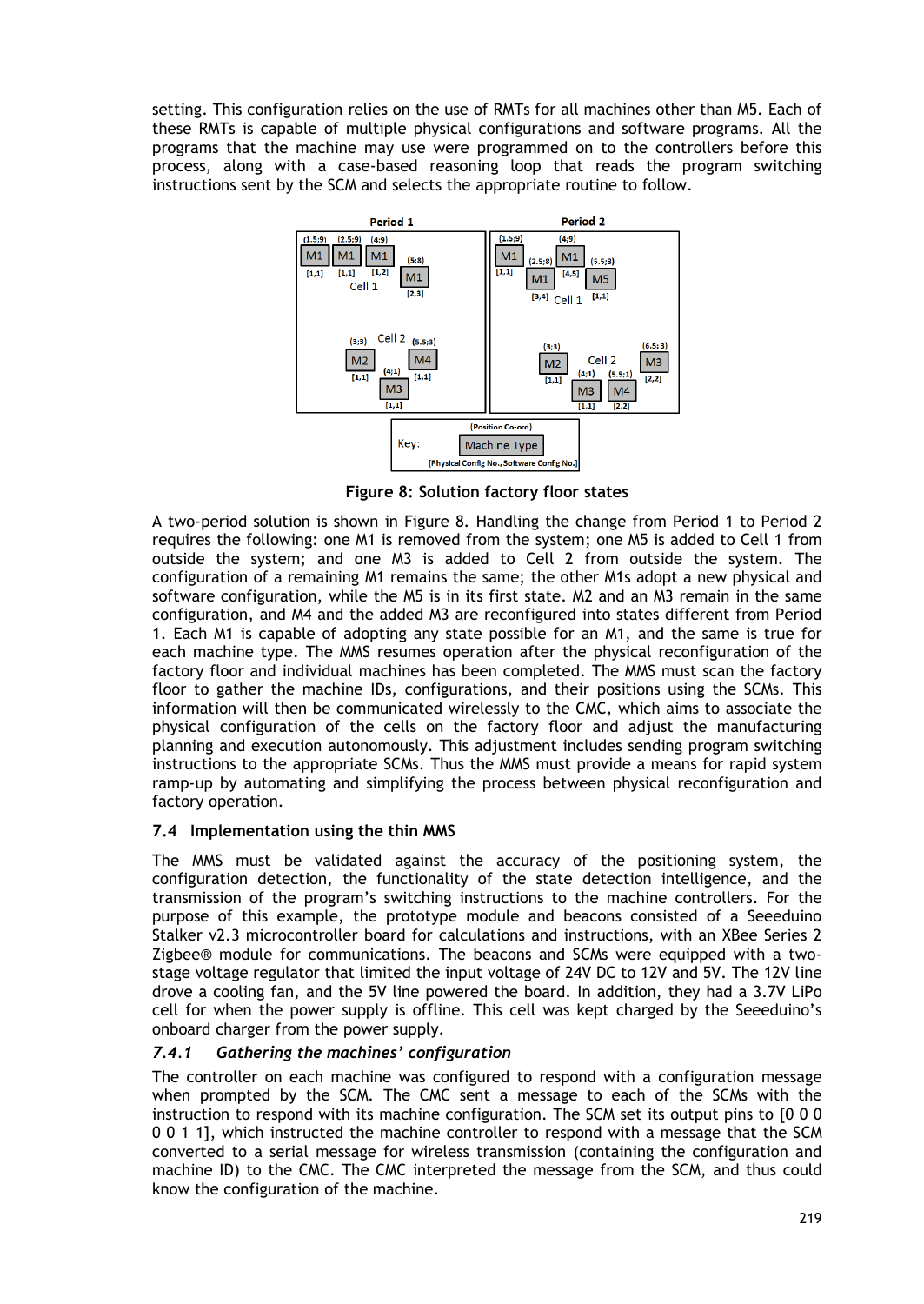# *7.4.2 Positional data*

The position-gathering system was tested by gathering positional accuracy data from a single roving node. The following data was gathered using the multilateration RTLS loaded on to the module. The RTLS was tested in a laboratory factory floor environment using four beacons and a mobile module. The module was tested at five points in the 10m x 10m test area, as shown in Table 3, in order to determine accuracy at a variety of points. A result is considered a pass if it locates the module to within the pass accuracy in both the x and y dimensions:

| <b>Module Co-Ord</b><br>(mm,mm) | <b>Result Average</b><br>Co-Ord<br>(mm,mm) | <b>Standard</b><br><b>Deviation</b> | <b>Sample</b><br><b>Size</b> | Pass<br><b>Accuracy</b><br>(mm) | Pass % |
|---------------------------------|--------------------------------------------|-------------------------------------|------------------------------|---------------------------------|--------|
| (2000; 2000)                    | (1902:1944)                                | 329                                 |                              |                                 | 92     |
| (2000; 8000)                    | (2072; 8229)                               | 312                                 |                              |                                 | 94     |
| (8000; 8000)                    | (7743, 8334)                               | 309                                 | 100                          | $+600$                          | 91     |
| (8000; 2000)                    | (8271; 2240)                               | 331                                 |                              |                                 | 89     |
| (5000; 5000)                    | (5109:4859)                                | 285                                 |                              |                                 | 91     |

**Table 3: Summary of RTLS test results**

# *7.4.3 Clustering of data*

Data gathered by the RTLS needs to be clustered in order for the CMC to recognise physical cells on the factory floor. DBSCAN works by clustering points within a defined radius based on the density of the points over the search area; the scan produces clusters that represent the cells of the factory floor. The DBSCAN algorithm relies on two parameters: a minimum number of points to form a cluster (MinPts), and a maximum size of a point's neighbourhood (EPS); these were found using experimentation. The DBSCAN algorithm copes with the variances in accuracy of the positioning system, the distribution of points in the accuracy as found above. The DBSCAN algorithm was tested in three cases, using data gathered directly from the physical RTLS, using randomly-scattered machine positions based on the pass accuracy in Section 8.4.1, and using Gaussian distributed machine positions based on the standard deviation (from that same section). The generated cases were used to establish the robustness limits of the clustering algorithm in order to display its suitability. A summary of results is shown in Table 4. To pass, the algorithm must identify the cells correctly.

|                     | <b>Parameters</b> | <b>Result</b>              |                          |            |        |
|---------------------|-------------------|----------------------------|--------------------------|------------|--------|
| Case                | <b>Sets</b>       | <b>Standard Deviation/</b> | <b>MinPts</b>            | <b>FPS</b> | Pass % |
|                     | Tested            | Range (mm)                 |                          |            |        |
| Period 1 - Random   |                   | $+600$                     | $\overline{\phantom{a}}$ | 3000       | 91.2   |
| Period 1 - Gaussian | 10000             | 350                        |                          |            | 92.8   |
| Period 2 - Random   |                   | $+600$                     |                          |            | 86.6   |
| Period 2 - Gaussian |                   | 350                        |                          |            | 88     |
| Period 1 - RTLS     | 20                | As Gathered                | $\overline{\phantom{a}}$ | 3000       | 100    |
| Period 2 - RTLS     |                   | <b>As Garthered</b>        |                          |            | 95     |

**Table 4: Summary of DBSCAN test results**

### *7.4.4 Using the knowledge-based system (KBS)*

Logic applied to set theory can explain the function of the KBS. For this section, the following holds:  $i, j, n, m, p, q, r \in \mathbb{N}$ , and it is assumed that the KB is complete in that it contains all the sets needed for the program selection – that is, the KB contains object cells that contain appropriate program switching instructions, and can be matched based on the equivalency of the other attributes of the cell (machine and configuration combinations). Allowances are made for the discovery of a cell not contained in the KB, but these are not discussed here. There is a set of all the possible cells in the KB  $(K<sub>c</sub>)$  and the cells  $(C_1, C_2, ..., C_n \in K_c)$  are sets of machines, including their configuration  $(M_1, M_2, ..., M_m \in C_i)$ . In the KBS, otherwise identical machines with different physical configurations are considered to be different machines. Each unique set of machines (a unique cell) will have a set of all program switching instructions  $(K_P)$  that must be sent to the machine controllers  $(P_1, P_2, ..., P_n \in K_p)$ . The sets  $(R_1, R_2, ..., R_q)$  are the q clusters found by the DBSCAN program, containing machines  $(N_1, N_2, ..., N_r \in R_i)$ , so that: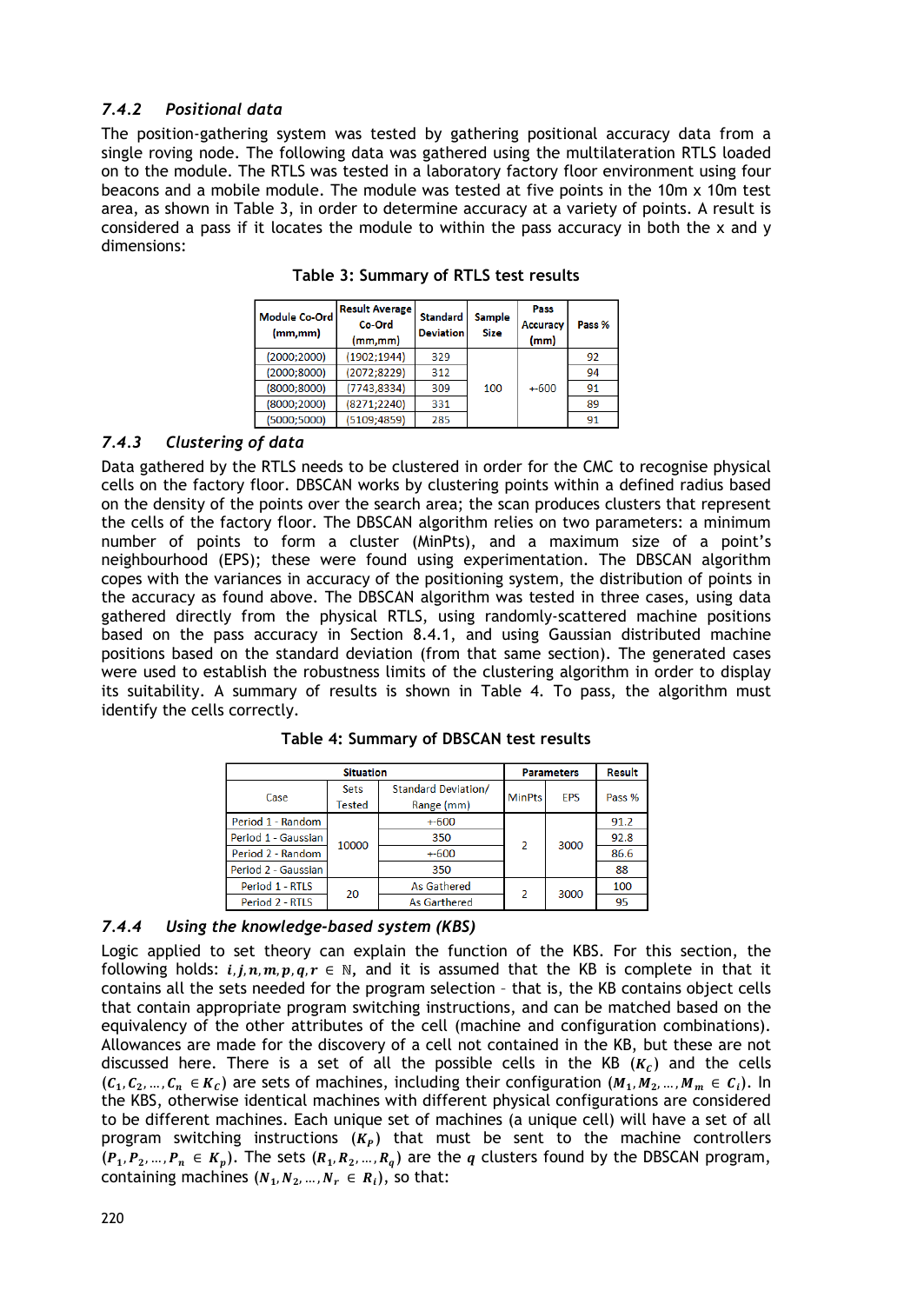$\forall R_i \exists C_i$  such that  $M_k = N_k \ \forall k \in \{1, 2, ..., r\}$ where  $N_k \in R_i \& M_k \in C_i$  $\Leftrightarrow R_i = C_j$  $\Rightarrow$  upload **P**<sub>i</sub> onto **R**<sub>i</sub>

This set process describes the basis for the comparisons made by the inference engine of the KBS, and allows the KBS to send the correct program switching instructions to the appropriate cells. Once the cell had been detected by the RTLS and DBSCAN had been compared with the cells in the KBS and a matching cell was found, then the CMC sent the program switching data to the SCMs of that cell, and could move on to the next cell.

Practically, the KBS was able to use configuration and positional information gathered by the SCMs (and processed by the DBSCAN algorithm), which was stored as an attribute of the machine objects, to compare them accurately with a database of possible manufacturing cells, and to assign them correctly in every case. This assignment allowed the KBS to select a program and to send that information to the SCMs via the CMC.

### *7.4.5 Software switching using the SCM*

Once the KBS had identified the cells and established which program switching instructions were needed, the MMS software sent a serial message to each of the relevant SCMs. For example, upon the switch from Period 1 to Period 2, the only M4 on the floor must switch its software routine from Routine 1 to Routine 2. In this case, the 7-bit bus from the SCM would be set to [0 0 0 0 1 0 1], which was done during the verification of this case study. A Festo CPX PLC was used to verify the operation of the program switching.

#### **7.5 Discussion and conclusion**

The positional data found during the testing (Table 3) proved to be very accurate when averages were taken (see average co-ordinates). In the operational case, an average of ten measurements was taken to find the position of the module, which produces data that is accurate to within an absolute 600 mm 95 per cent of the time.

To test the DBSCAN clustering algorithm rigorously, it was fed randomised data within the un-averaged range of the results found by the physical RTLS. The clustering proved to be robust enough to produce correct clusters, even with highly non-ideal positional data, in order to produce correct results 80 per cent of the time. When fed with averaged results within the range discussed in the previous paragraph, the DBSCAN clustering algorithm worked in 97.5 per cent of cases. Thus the combination of the physical RTLS and the DBSCAN clustering algorithm produce highly accurate and usable results. There may be room for improvement in less conducive clustering cases in the DBSCAN algorithm, in order to function at a very high success rate all of the time, possibly with the addition of variable MinPts and EPS parameters, which can change depending on the situation at hand. An improvement in this area would make the system more reliable and industrially sound.

The KBS was able to perform a cell match successfully, and thus select appropriate programs for the machines in each cell. The use of proper object-orientated programming principles in the CMC allowed this process to be carried out simply.

The program switching role of the SCM was tested successfully, and proved to be a simple process once the initial setup of a case-based reasoning system had been implemented in the PLC code itself.

To conclude, this case study proved the effectiveness of the SCM-based concept for a thin, hardware-supported MMS for reducing the time of and automating the ramp-up process, by testing each of the functions necessary for the state discovery and program switching instructions that are needed to automate the ramp-up process after a physical reconfiguration.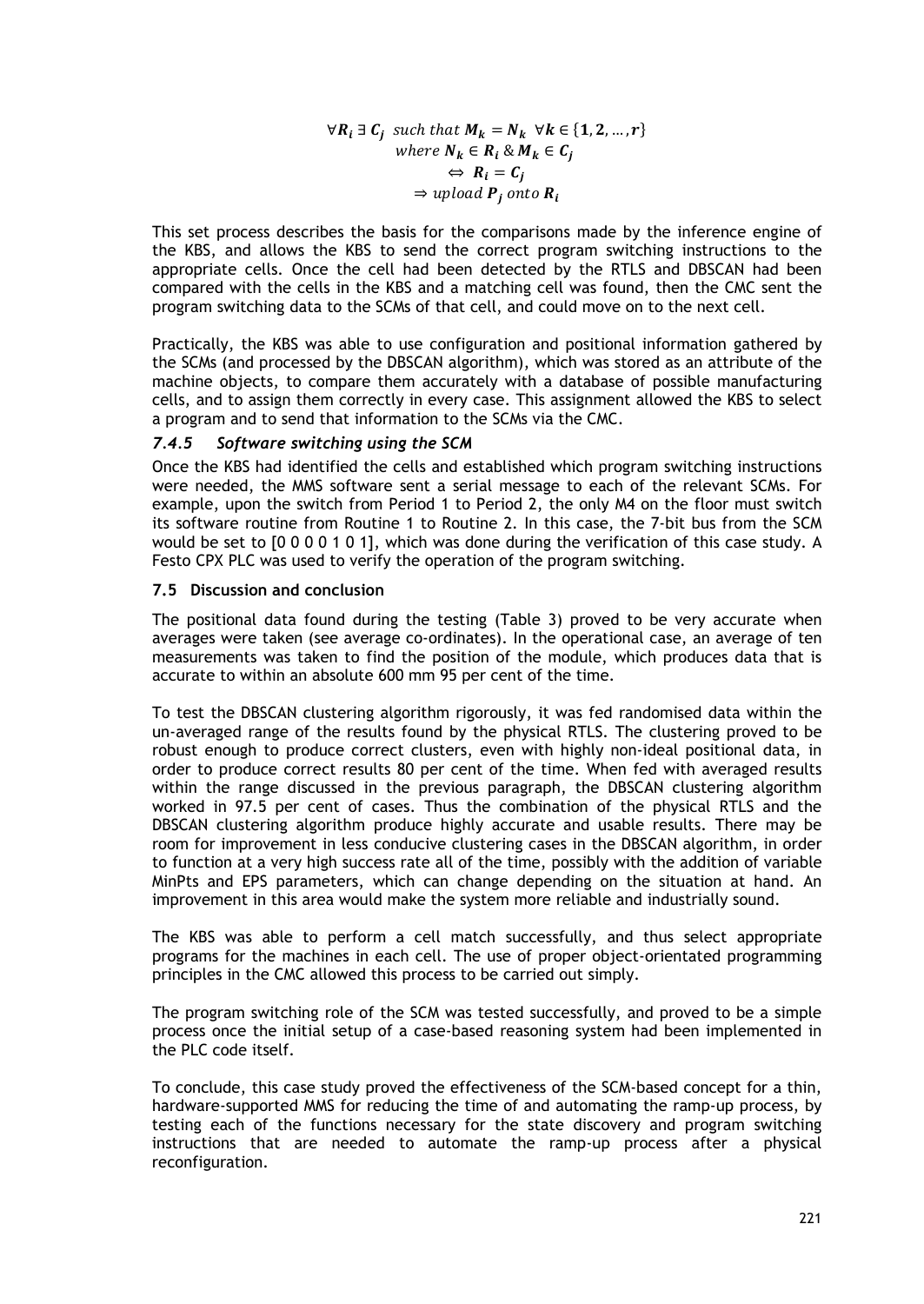#### **8 CONCLUSION**

The novel thin, hardware-supported MMS presented in this paper promises to be a good solution to the problems outlined in the earlier sections. The introduction of a fullyfunctioning reconfiguration-bridging and traditional-SCADA-replacing technology such as the proposed MMS will help the emerging field of RMSs to mature into a more widely-used manufacturing technique. The success of the above case study supported the plausibility of the use of SCMs as an MMS for RMS solution.

Future work on the development of this MMS includes the addition of a fully-functioning SCADA communication pathway along the wireless network, and the continuous improvement of the RTLS algorithms and processing. Improvements to the RTLS would make the system faster and less error-prone, making the system more attractive to the industry.

#### **REFERENCES**

- [1] **Xing, B., Bright, G., Tlale, N.S. and Potgieter, J.** 2006. Reconfigurable manufacturing system for agile mass customization manufacturing*. International Conference on CAD/CAM, Robotics and Factories of the Future*, India, 473-482.
- [2] **Malhotra, V., Raj, T. and Arora, A.** 2009. Reconfigurable manufacturing system: An overview. *International Journal of Machine Intelligence*, 1(2), 38-46.
- [3] **Koren, Y., Heisel, U., Jovane, F., Moriwaki, T., Pritschow, G., Ulsoy, G., Van Brussel, H.** 1999. Reconfigurable manufacturing systems. *Annals of the CIRP*, 48(2), 527-540.
- [4] **Malhotra, V., Raj, T. and Arora, A.** 2010. Excellent techniques of manufacturing systems: RMS and FMS. *International Journal of Engineering Science and Technology*, 2(3), 137-142.
- [5] **Bi, Z.M., Lang, S.Y.T., Shen, W. and Wang, L.** 2008. Reconfigurable manufacturing systems: The state of the art. *International Journal of Production Research*, 46, 967-992.
- [6] **Koren, Y. and Shpitalni, M.** 2010. Design of reconfigurable manufacturing systems. *Journal of Manufacturing Systems*, 29(3), 130-141.
- [7] **Mehrabi, M.G., Ulsoy, A.G. and Koren, Y.** 2000. Reconfigurable manufacturing systems: Key to future manufacturing. *Journal of Intelligent Manufacturing*, 11(4), 403-419.
- [8] **Bi, Z.M., Lang, S.Y.T., Verner, M. and Orban, P.** 2007. Development of reconfigurable machines. *The International Journal of Advanced Manufacturing Technology*, 39(4), 1227-1251.
- [9] **Gumasta, K., Gupta, S., Benyoucef, L. and Tiwari, M.K.** 2011. Developing a reconfigurability index using multi-attribute utility theory*. International Journal of Production Research*, 49(6), 1669-1683.
- [10] **Xing, B., Bright, G., Tlale, N.S. and Potgieter, J.** 2007. Reconfigurable modular machine design for reconfigurable manufacturing system. *International Conference on Industrial Engineering and Systems Management*, Beijing, China, 10-20.
- [11] **Landers, R., Min, B. and Koren, Y.** 2001. Reconfigurable machine tools. *CIRP Annals – Manufacturing Technology*, 50(1), 269-274.
- [12] **Safaei, N. and Tavakkoli-Moghaddam, R.** 2008. Integrated multi-period cell formation and subcontracting production planning in dynamic cellular manufacturing systems. *International Journal of Production Economics*, 120(1), 301-314.
- [13] **Bajahzar, A., Alqahtani, A. and Baslem, A.** 2012. A survey study of the enterprise resource planning system. *International Conference on Advanced Computer Science Applications and Tech*, Kuala Lumpur, Malaysia, 246-252.
- [14] **Safaei, N., Saidi-Mehrabad, M., Tavakkoli-Moghaddam, R. and Sassani, F.** 2007. A fuzzy programming approach for a cell formation problem with dynamic and uncertain conditions. *Fuzzy Sets and Systems*, 159(2), 215-236.
- [15] **Xing, B., Nelwamondo, F.V., Battle, K., Gao, W. and Marwala, T.** 2009. Application of artificial intelligence (AI) methods for designing and analysis of reconfigurable cellular manufacturing system (RCMS). *Paper presented at the 2nd International Conference on Adaptive Science & Technology*, Accra, Ghana.
- [16] **Tang, L., Koren, Y., Yip-Hoi, D.M. and Wang, W.** 2006. Computer-aided reconfiguration planning: An artificial intelligence-based approach. *Journal of Computing and Information Science in Engineering*, 6(3), 230-240.
- [17] **Horbach, S., Ackerman, J., Muller, E. and Schutze, J.** 2011. Building blocks for adaptable factory systems. Robotics and Computer-Integrated Manufacturing, 27(4), 735-740.
- [18] **Garbie, I.** 2014. A methodology for the reconfiguration process in manufacturing systems, *Journal of Manufacturing Technology Management*, 25(6), 891-915.